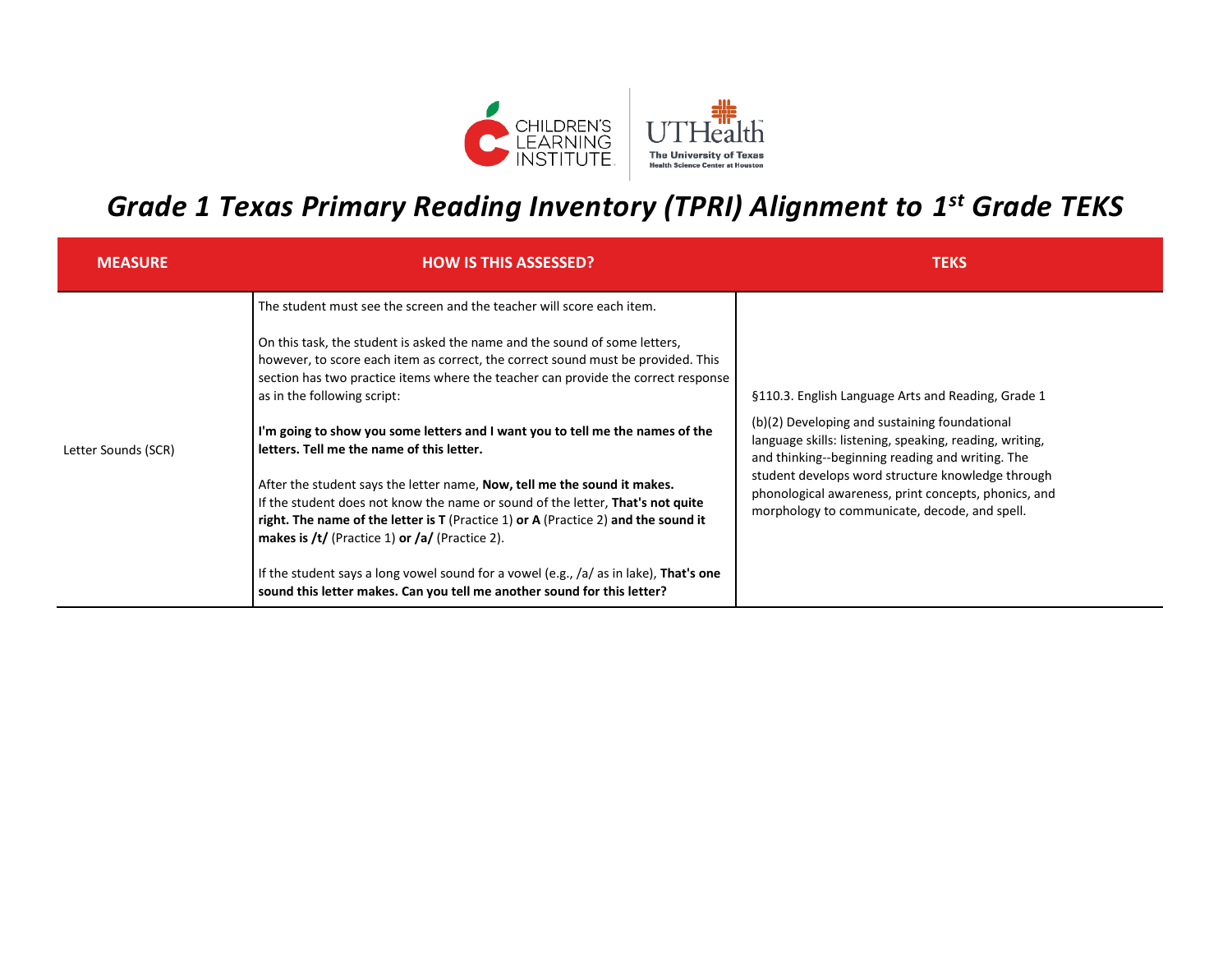| <b>MEASURE</b>                 | <b>HOW IS THIS ASSESSED?</b>                                                                                                                                                                                                                                                                                                                                                                                                                                                                                                                                                                                                                                                                                                                                                                                                                                                                                                                                                                                                                                                                                       | <b>TEKS</b>                                                                                                                                                                                                                                                                                                                                                                                                                                                                                                                                                                                                                                                                                                                                                                                                                                   |
|--------------------------------|--------------------------------------------------------------------------------------------------------------------------------------------------------------------------------------------------------------------------------------------------------------------------------------------------------------------------------------------------------------------------------------------------------------------------------------------------------------------------------------------------------------------------------------------------------------------------------------------------------------------------------------------------------------------------------------------------------------------------------------------------------------------------------------------------------------------------------------------------------------------------------------------------------------------------------------------------------------------------------------------------------------------------------------------------------------------------------------------------------------------|-----------------------------------------------------------------------------------------------------------------------------------------------------------------------------------------------------------------------------------------------------------------------------------------------------------------------------------------------------------------------------------------------------------------------------------------------------------------------------------------------------------------------------------------------------------------------------------------------------------------------------------------------------------------------------------------------------------------------------------------------------------------------------------------------------------------------------------------------|
| <b>Word Reading</b><br>(SCR)   | The student must see the screen and the teacher will score each item. On this<br>task, the student is asked to read some words. If the student pauses for longer<br>than 3 seconds or takes longer than 3 seconds to sound out a word, mark it<br>incorrect. Ask the student to read the next word. Do not provide the word.<br>Say: I'm going to show you some words and I want you to read them to me. If<br>you don't know a word, it's OK. Just do the best you can.<br>If the student pauses for longer than 3 seconds or takes longer than 3 seconds to<br>sound out<br>a word, mark it incorrect. Ask the student to read the next word. Do not provide<br>the word.                                                                                                                                                                                                                                                                                                                                                                                                                                        | §110.11. English Language Arts and Reading, Grade 1,<br>(b)(2) Developing and sustaining foundational<br>language skills: listening, speaking, reading, writing,<br>and thinking--beginning reading and writing. The<br>student develops word structure knowledge through<br>phonological awareness, print concepts, phonics, and<br>morphology to communicate, decode, and spell. The<br>student is expected to:<br>(B) demonstrate and apply phonetic knowledge by:<br>(i) decoding words in isolation and in context by<br>applying common letter sound correspondences;<br>(ii) decoding words with initial and final consonant<br>blends, digraphs, and trigraphs;<br>(iii) decoding words with closed syllables; open<br>syllables; VCe syllables; vowel teams, including vowel<br>digraphs and diphthongs; and r-controlled syllables; |
| <b>Blending Phonemes (SCR)</b> | The student must not see the screen on this task and the teacher will score each<br>item. The teacher reads the prompt to the student on this task and the teacher<br>will score each item.<br>On this task, the teacher will say some letter sounds and the student should put<br>them together and say the word. Say the sound for each letter or cluster of letters,<br>not the letter name, at approximately 1/2 second intervals. This section has two<br>practice items. You may not provide corrective feedback on Task Items.<br>Remind the student to pronounce letter sounds, not letter names, and to say the<br>word silently to himself first.<br>Listen to me as I say some words very slowly. If I say $\frac{s}{s}$ /a/ $\frac{t}{t}$ , I know the<br>word is sat.<br>What would the word be if I say /b/ /u/ /n/? (bun)<br>If the student is unsuccessful in pronouncing the word,<br>That's not quite right. The word is bun.<br>What would the word be if I say /f/ /a/ /s/ /t/? (fast)<br>If the student is unsuccessful in pronouncing the word,<br>That's not quite right. The word is fast. | §110.11. English Language Arts and Reading, Grade 1,<br>(b)(2) Developing and sustaining foundational language<br>skills: listening, speaking, reading, writing, and thinking--<br>beginning reading and writing. The student develops<br>word structure knowledge through phonological<br>awareness, print concepts, phonics, and morphology to<br>communicate, decode, and spell. The student is expected<br>to:<br>(A) demonstrate phonological awareness by:<br>(v) blending spoken phonemes to form one-syllable<br>words, including initial and/or final consonant blends;                                                                                                                                                                                                                                                              |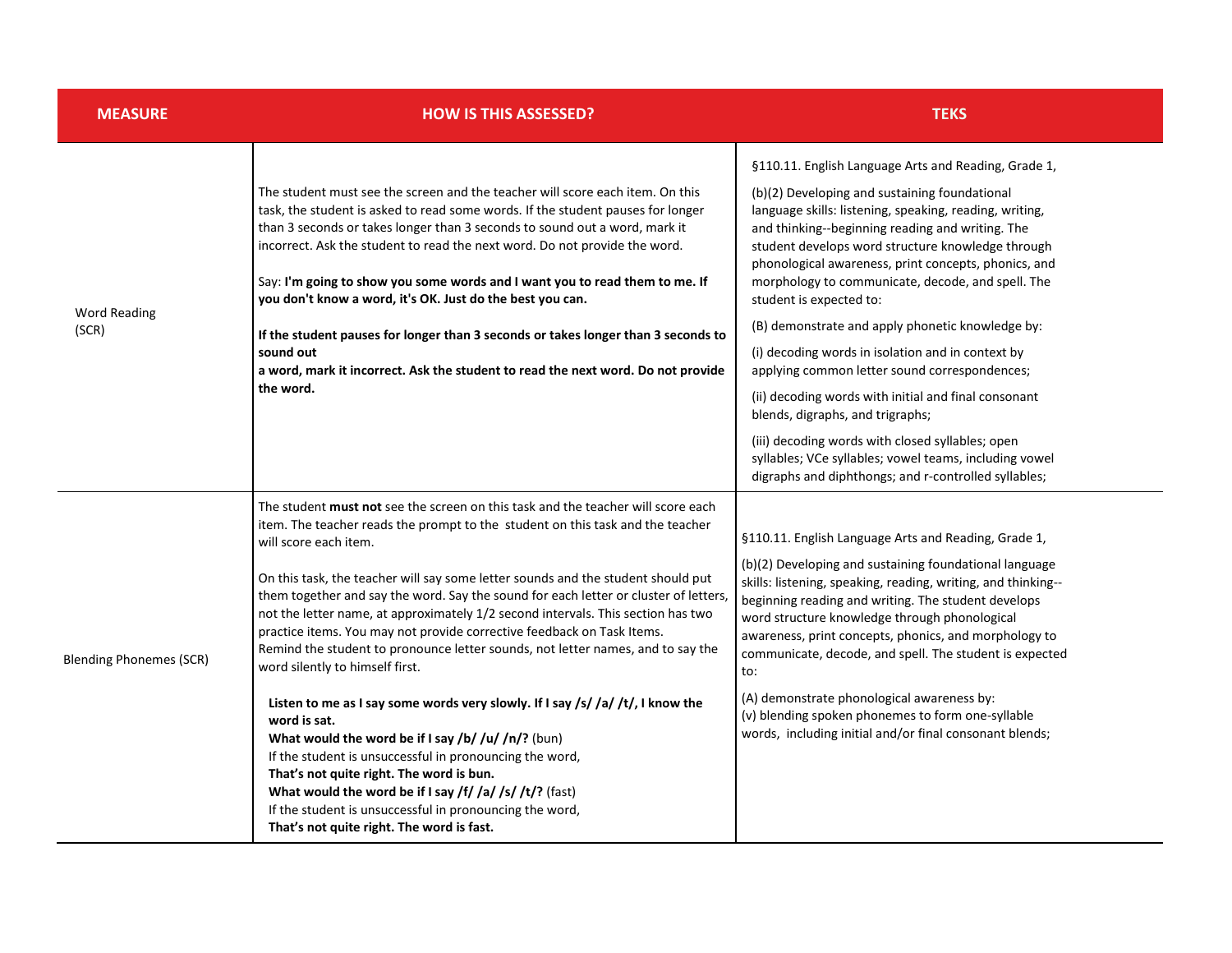| <b>MEASURE</b>                                         | <b>HOW IS THIS ASSESSED?</b>                                                                                                                                                                                                                                                                                                                                                                                                                                                                                                                                                                                                                                                                                                                                                                                                                                                                                                                                                                                     | <b>TEKS</b>                                                                                                                                                                                                                                                                                                                                                                                                                                                                                                                                                                                                                  |
|--------------------------------------------------------|------------------------------------------------------------------------------------------------------------------------------------------------------------------------------------------------------------------------------------------------------------------------------------------------------------------------------------------------------------------------------------------------------------------------------------------------------------------------------------------------------------------------------------------------------------------------------------------------------------------------------------------------------------------------------------------------------------------------------------------------------------------------------------------------------------------------------------------------------------------------------------------------------------------------------------------------------------------------------------------------------------------|------------------------------------------------------------------------------------------------------------------------------------------------------------------------------------------------------------------------------------------------------------------------------------------------------------------------------------------------------------------------------------------------------------------------------------------------------------------------------------------------------------------------------------------------------------------------------------------------------------------------------|
| Phonemic<br>Awareness<br><b>Blending Word</b><br>Parts | The student <b>must not</b> see the screen on this task and the teacher will score each<br>item. The teacher reads the prompt to the student on this task and the teacher<br>will score each item.<br>In this section, the teacher will say the sounds for individual letters or clusters of<br>letters and the student should put them together and say the word.<br>Say the sound for each letter or cluster of letters, not the letter name, at<br>approximately 1/2 second intervals. This section has two practice items. You may<br>not provide corrective feedback on Task Items.<br>Remind the student to pronounce letter sounds, not letter names, and to say the<br>word silently to himself first.<br>1. Practice Item<br>Say: "Listen to me as I say some words very slowly. If I say /m/ /ad/,<br>I know that the word is mad.<br>What would be the word if I say $f f / \cos f$ ?" (fox)<br>If the student is unsuccessful in pronouncing the word, "That's not quite right, the<br>word is fox." | §110.3. English Language Arts and Reading, Grade 1,<br>(b)(2) Developing and sustaining foundational language skills:<br>listening, speaking, reading, writing, and thinking--beginning<br>reading and writing. The student develops word structure<br>knowledge through phonological awareness, print concepts,<br>phonics, and morphology to communicate, decode, and spell.<br>The student is expected to:<br>(A) demonstrate phonological awareness by:<br>(v) blending spoken phonemes to form one-syllable words,<br>including initial and/or final consonant blends;<br>(vi) manipulating phonemes within base words; |
| <b>Phonemic Awareness</b><br><b>Blending Phonemes</b>  | The student must not see the screen on this task and the teacher will score each<br>item.<br>In this section, the teacher will say the sounds for individual letters or clusters of<br>letters and the student should put them together and say the word.<br>Say the sound for each letter or cluster of letters, not the letter name, at<br>approximately 1/2 second intervals. This section has two practice items. You may<br>not provide corrective feedback on Task Items.<br>Remind the student to pronounce letter sounds, not letter names, and to say the<br>word silently to himself first.<br>1. Practice Item<br>Say: "Listen to me as I say some words very slowly.<br>If I say $/r/$ /u/ /g/, I know that the word is rug.<br>What would be the word if I say /c/ /a/ /t/ ?" (cat)                                                                                                                                                                                                                 | §110.11. English Language Arts and Reading, Grade 1,<br>(b)(2) Developing and sustaining foundational language<br>skills: listening, speaking, reading, writing, and thinking--<br>beginning reading and writing. The student develops<br>word structure knowledge through phonological<br>awareness, print concepts, phonics, and morphology to<br>communicate, decode, and spell. The student is expected<br>to:<br>(A) demonstrate phonological awareness by:<br>(v) blending spoken phonemes to form one-syllable<br>words, including initial and/or final consonant blends;                                             |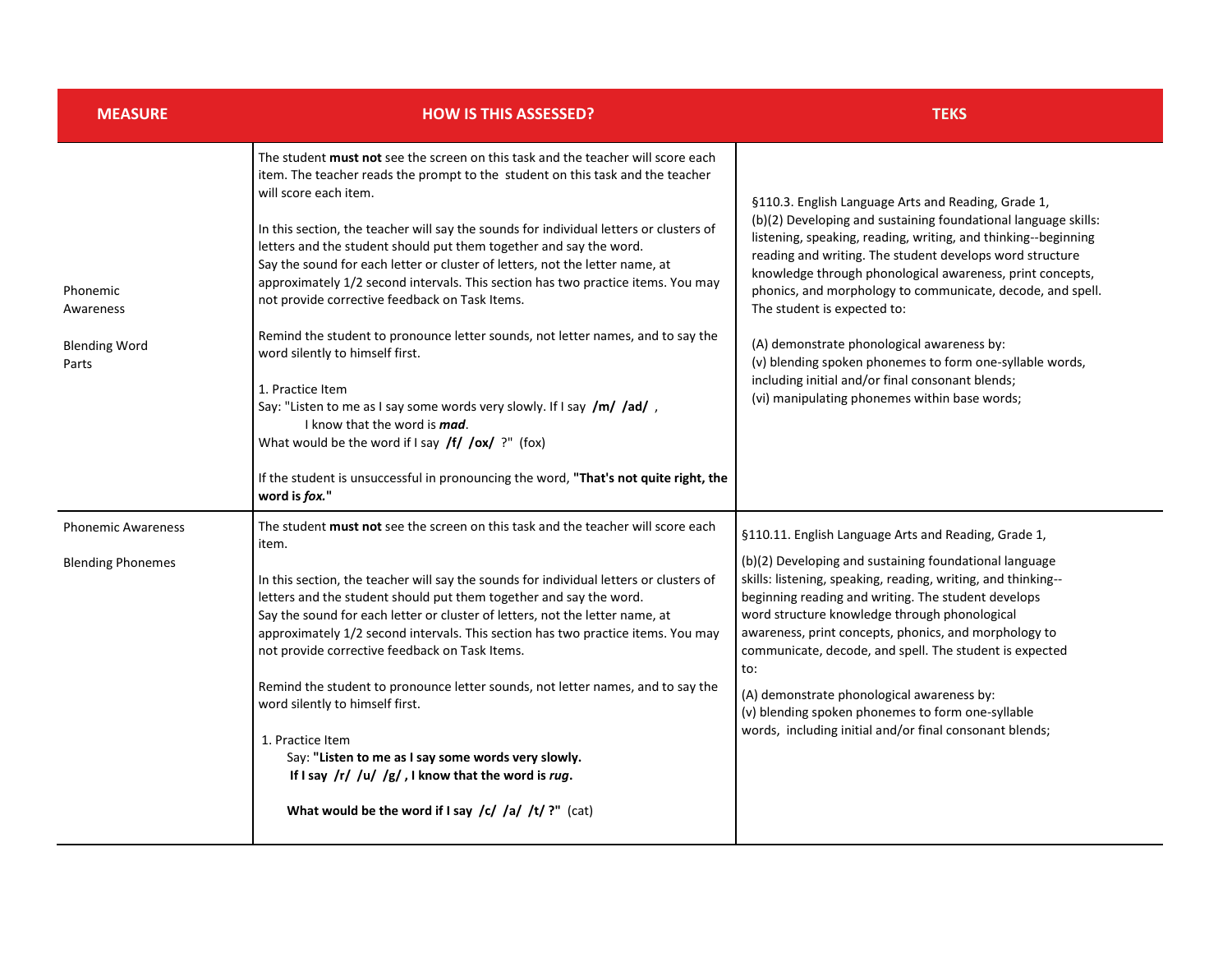| <b>MEASURE</b>                                       | <b>HOW IS THIS ASSESSED?</b>                                                                                                                                                                                                                                                                                                                                                                                                                                                                                                                                                                                                                 | <b>TEKS</b>                                                                                                                                                                                                                                                                                                                                                                                                                                                                                                                                                                                                                                                                                                                      |
|------------------------------------------------------|----------------------------------------------------------------------------------------------------------------------------------------------------------------------------------------------------------------------------------------------------------------------------------------------------------------------------------------------------------------------------------------------------------------------------------------------------------------------------------------------------------------------------------------------------------------------------------------------------------------------------------------------|----------------------------------------------------------------------------------------------------------------------------------------------------------------------------------------------------------------------------------------------------------------------------------------------------------------------------------------------------------------------------------------------------------------------------------------------------------------------------------------------------------------------------------------------------------------------------------------------------------------------------------------------------------------------------------------------------------------------------------|
|                                                      | If the student is unsuccessful in pronouncing the word,<br>"That's not quite right, the word is cat.                                                                                                                                                                                                                                                                                                                                                                                                                                                                                                                                         |                                                                                                                                                                                                                                                                                                                                                                                                                                                                                                                                                                                                                                                                                                                                  |
| <b>Phonemic Awareness</b><br>Deleting initial sounds | The student must not see the screen on this task and the teacher will score each<br>item.<br>In this section, the teacher will say a word and will ask the student to say the word<br>without its initial sound. The student should put them together and say the word.<br>Say the sound for each letter or cluster of letters, not the letter name. This section<br>has one practice item. You may not provide corrective feedback on Task Items.<br>1. Practice Item<br>Say: "Say the word nice. Now say nice without the /n/ ". (ice)<br>If the student is unsuccessful in saying the word,<br>"That's not quite right, the word is ice." | §110.3. English Language Arts and Reading, Grade 1,<br>(b)(2) Developing and sustaining foundational language skills:<br>listening, speaking, reading, writing, and thinking--beginning reading<br>and writing. The student develops word structure knowledge through<br>phonological awareness, print concepts, phonics, and morphology to<br>communicate, decode, and spell. The student is expected to:<br>(A) demonstrate phonological awareness by:<br>(iv) recognizing the change in spoken word when a<br>specified phoneme is added changed, or removed;<br>(v) blending spoken phonemes to form one-syllable<br>words, including initial and/or final consonant blends;<br>(vi) manipulating phonemes within base words |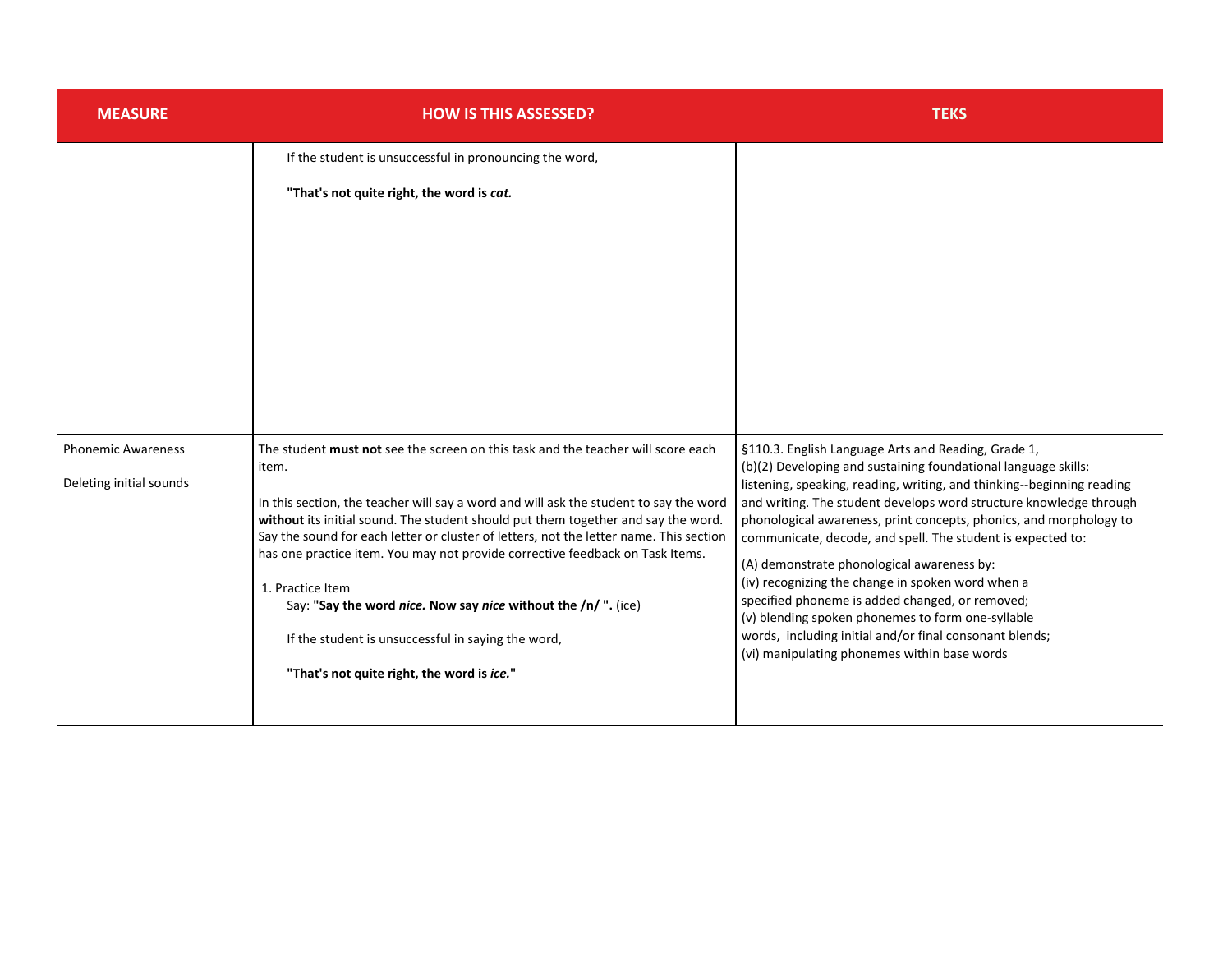| <b>MEASURE</b>                                                   | <b>HOW IS THIS ASSESSED?</b>                                                                                                                                                                                                                                                                                                                                                                                                                                                                                                                                                                                                                                                                                                                                                                | <b>TEKS</b>                                                                                                                                                                                                                                                                                                                                                                                                                                                                                                                                                                                                                                                                                                                      |
|------------------------------------------------------------------|---------------------------------------------------------------------------------------------------------------------------------------------------------------------------------------------------------------------------------------------------------------------------------------------------------------------------------------------------------------------------------------------------------------------------------------------------------------------------------------------------------------------------------------------------------------------------------------------------------------------------------------------------------------------------------------------------------------------------------------------------------------------------------------------|----------------------------------------------------------------------------------------------------------------------------------------------------------------------------------------------------------------------------------------------------------------------------------------------------------------------------------------------------------------------------------------------------------------------------------------------------------------------------------------------------------------------------------------------------------------------------------------------------------------------------------------------------------------------------------------------------------------------------------|
| <b>Phonemic Awareness</b><br>Deleting final sounds               | The student must not see the screen on this task and the teacher will score each<br>item.<br>In this section, the teacher will say a word and will ask the student to say the word<br>without its final sound. The student should put them together and say the word.<br>Say the sound for each letter or cluster of letters, not the letter name. This section<br>has one practice item. You may not provide corrective feedback on Task Items.<br>1. Practice Item<br>Say: "Say the word rain. Now say rain without the /n/. (ray)<br>If the student is unsuccessful in saying the word,<br>"That's not quite right, the word is ray."                                                                                                                                                    | §110.3. English Language Arts and Reading, Grade 1,<br>(b)(2) Developing and sustaining foundational language skills:<br>listening, speaking, reading, writing, and thinking--beginning reading<br>and writing. The student develops word structure knowledge through<br>phonological awareness, print concepts, phonics, and morphology to<br>communicate, decode, and spell. The student is expected to:<br>(A) demonstrate phonological awareness by:<br>(iv) recognizing the change in spoken word when a<br>specified phoneme is added changed, or removed;<br>(v) blending spoken phonemes to form one-syllable<br>words, including initial and/or final consonant blends;<br>(vi) manipulating phonemes within base words |
| Graphophonemic<br>Knowledge<br>Initial consonant<br>substitution | The teacher reads the prompt to the student on this task and the teacher will<br>score each item.<br>For this task, one GK-1 Board and Letter Set can be used for all students in the<br>class. You will ask the student to take the letter and place it in the blank to make a<br>specific word.<br>1. Practice Item Say: I want you to use the letters on the board to make words.<br>Uncover the word part __og.<br>These two letters make __ og. If I put this letter at the beginning of __ og,<br>I make the word cog.<br>Take the letter c and place it in front of __ og. Remove the letter.<br>Can you make the word cog?<br>If the student is unsuccessful in spelling the word,<br>That's not quite right. If I put this letter at the beginning of _og, I make<br>the word cog. | §110.3. English Language Arts and Reading, Grade 1,<br>(b)(2) Developing and sustaining foundational language skills: listening,<br>speaking, reading, writing, and thinking--beginning reading and<br>writing. The student develops word structure knowledge through<br>phonological awareness, print concepts, phonics, and morphology to<br>communicate, decode, and spell. The student is expected to:<br>(B) demonstrate and apply phonetic knowledge by:<br>(i) decoding words in isolation and in context by applying common<br>letter sound correspondences;<br>(C) demonstrate and apply spelling knowledge by:<br>(iii) spelling words using sound-spelling patterns;                                                  |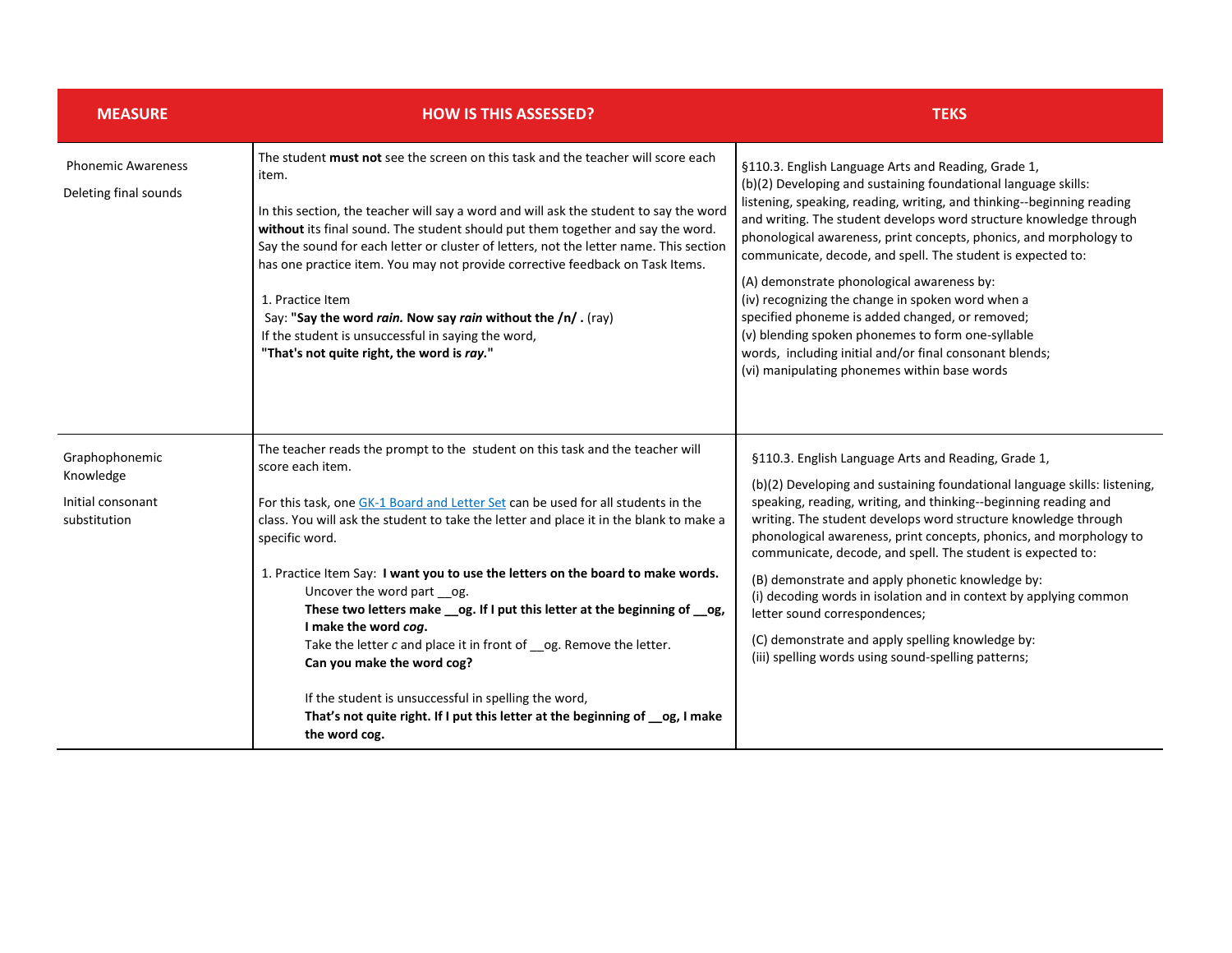| <b>MEASURE</b>                                                 | <b>HOW IS THIS ASSESSED?</b>                                                                                                                                                                                                                                                                                                                                                                                                                                                                                                                                                                                                                                                                                                                                              | <b>TEKS</b>                                                                                                                                                                                                                                                                                                                                                                                                                                                                                                                                                                                                                                                                     |
|----------------------------------------------------------------|---------------------------------------------------------------------------------------------------------------------------------------------------------------------------------------------------------------------------------------------------------------------------------------------------------------------------------------------------------------------------------------------------------------------------------------------------------------------------------------------------------------------------------------------------------------------------------------------------------------------------------------------------------------------------------------------------------------------------------------------------------------------------|---------------------------------------------------------------------------------------------------------------------------------------------------------------------------------------------------------------------------------------------------------------------------------------------------------------------------------------------------------------------------------------------------------------------------------------------------------------------------------------------------------------------------------------------------------------------------------------------------------------------------------------------------------------------------------|
| Graphophonemic<br>Knowledge<br>Final consonant<br>substitution | The teacher reads the prompt to the student on this task and the teacher will<br>score each item.<br>For this task, one GK-2 Board and Letter Set can be used for all students in the<br>class. You will ask the student to take the letter and place it in the blank to make a<br>specific word.<br>1. Practice Item<br>Say: I want you to use the letters on the board to make words.<br>Uncover the word part fa__.<br>These two letters make fa_. If I put this letter at the end of fa_, I<br>make the word fad.<br>Take the letter $d$ and place it after $fa$ . Remove the letter.<br>Can you make the word fad?<br>If the student is unsuccessful in spelling the word,<br>That's not quite right. If I put this letter at the end of fa_<br>I make the word fad. | §110.3. English Language Arts and Reading, Grade 1,<br>(b)(2) Developing and sustaining foundational language skills: listening,<br>speaking, reading, writing, and thinking--beginning reading and<br>writing. The student develops word structure knowledge through<br>phonological awareness, print concepts, phonics, and morphology to<br>communicate, decode, and spell. The student is expected to:<br>(B) demonstrate and apply phonetic knowledge by:<br>(i) decoding words in isolation and in context by applying common<br>letter sound correspondences;<br>(C) demonstrate and apply spelling knowledge by:<br>(iii) spelling words using sound-spelling patterns; |
| Graphophonemic<br>Knowledge<br>Middle Vowel<br>Substitution    | The teacher reads the prompt to the student on this task and the teacher will<br>score each item.<br>For this task, one GK-3 Board and Letter Set can be used for all students in the<br>class. You will ask the student to take the letter and place it in the blank to make a<br>specific word.<br>1. Practice Item<br>Say: I want you to use the letters on the board to make words.<br>Uncover the word part b g.<br>If I put this letter in the middle of $b$ g, I make the word bug.<br>Take the letter u and place it in the middle of b g. Remove the letter.<br>Can you make the word bug?<br>If the student is unsuccessful in spelling the word,<br>That's not quite right. If I put this letter in the middle of b_g, I make the<br>word bug.                 | §110.3. English Language Arts and Reading, Grade 1,<br>(b)(2) Developing and sustaining foundational language skills: listening,<br>speaking, reading, writing, and thinking--beginning reading and<br>writing. The student develops word structure knowledge through<br>phonological awareness, print concepts, phonics, and morphology to<br>communicate, decode, and spell. The student is expected to:<br>(B) demonstrate and apply phonetic knowledge by:<br>(i) decoding words in isolation and in context by applying common<br>letter sound correspondences;<br>(C) demonstrate and apply spelling knowledge by:<br>(iii) spelling words using sound-spelling patterns; |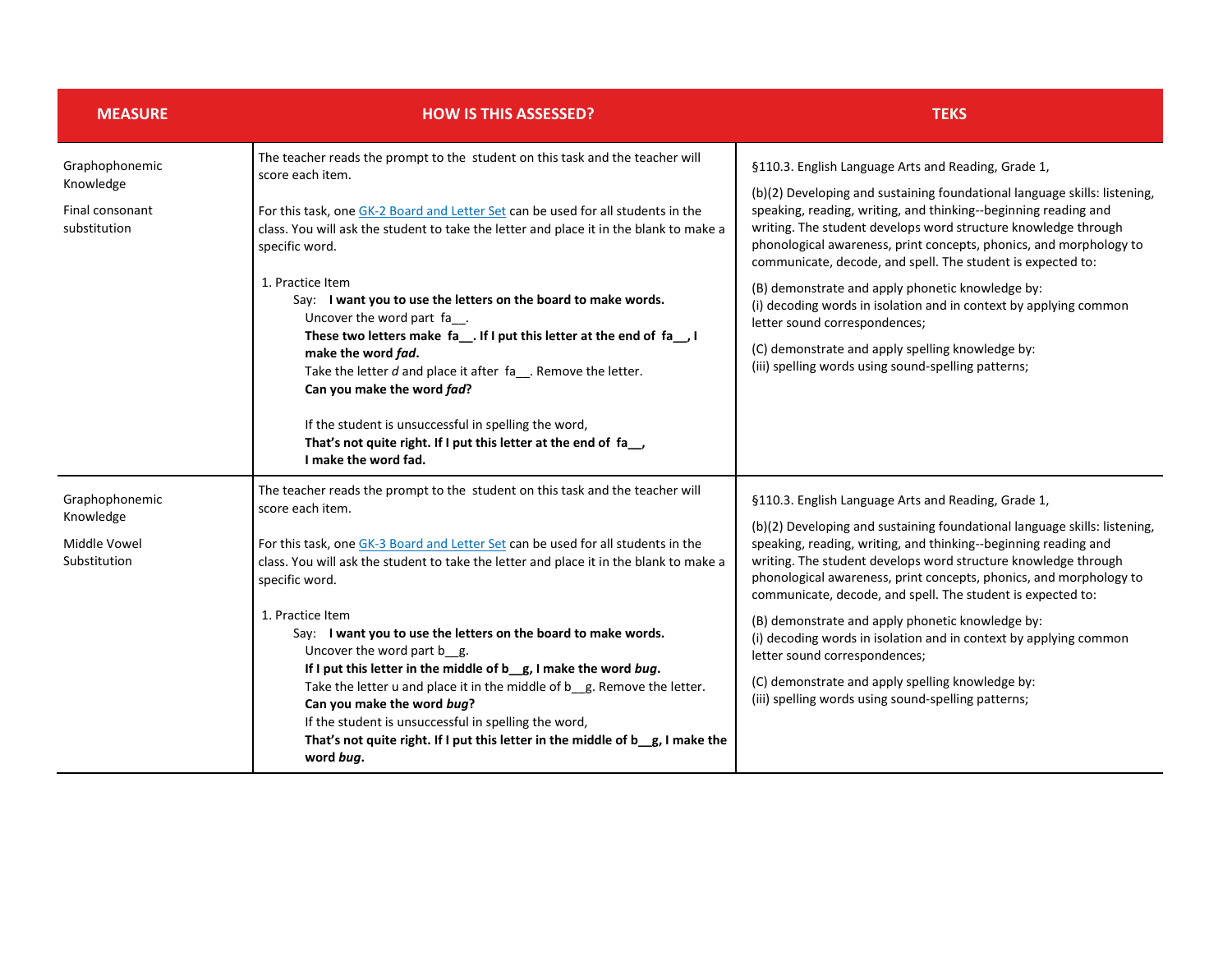| <b>MEASURE</b>                               | <b>HOW IS THIS ASSESSED?</b>                                                                                                                                                                                                                                                                | <b>TEKS</b>                                                                                                                                                                                                                                                                                                                                         |
|----------------------------------------------|---------------------------------------------------------------------------------------------------------------------------------------------------------------------------------------------------------------------------------------------------------------------------------------------|-----------------------------------------------------------------------------------------------------------------------------------------------------------------------------------------------------------------------------------------------------------------------------------------------------------------------------------------------------|
| Graphophonemic<br>Knowledge                  | The teacher reads the prompt to the student on this task and the teacher will<br>score each item.                                                                                                                                                                                           | §110.3. English Language Arts and Reading, Grade 1,                                                                                                                                                                                                                                                                                                 |
| <b>Initial Blending</b><br>Substitution      | For this task, one GK-4 Board and Letter Set can be used for all students in the<br>class. You will ask the student to take the letter and place it in the blank to make a<br>specific word.                                                                                                | (b)(2) Developing and sustaining foundational language skills: listening,<br>speaking, reading, writing, and thinking--beginning reading and<br>writing. The student develops word structure knowledge through<br>phonological awareness, print concepts, phonics, and morphology to<br>communicate, decode, and spell. The student is expected to: |
|                                              | 1. Practice Item<br>Say: I want you to use the letters on the board to make words.<br>Uncover the word part __am.<br>These two letters make _am. If I put these two letters at the beginning<br>of _am, I make the word slam.                                                               | (B) demonstrate and apply phonetic knowledge by:<br>(i) decoding words in isolation and in context by applying common<br>letter sound correspondences;<br>(ii) decoding words with initial and final consonant blends, digraphs,<br>and trigraphs;                                                                                                  |
|                                              | Take the letters s and l and place it in front of _am. Remove the letters.<br>Can you make the word slam?<br>If the student is unsuccessful in spelling the word,<br>That's not quite right. If I put these letters at the beginning of _am, I<br>make the word slam.                       | (C) demonstrate and apply spelling knowledge by:<br>(ii) spelling words with initial and final consonant blends, digraphs, and<br>trigraphs;<br>(iii) spelling words using sound-spelling patterns;                                                                                                                                                 |
| Graphophonemic                               | The teacher reads the prompt to the student on this task and the teacher will<br>score each item.                                                                                                                                                                                           | §110.3. English Language Arts and Reading, Grade 1,                                                                                                                                                                                                                                                                                                 |
| Knowledge<br><b>Blends in Final Position</b> | For this task, one GK-5 Board and Letter Set can be used for all students in the<br>class. You will ask the student to take the letter and place it in the blank to make a<br>specific word.                                                                                                | (b)(2) Developing and sustaining foundational language skills: listening,<br>speaking, reading, writing, and thinking--beginning reading and<br>writing. The student develops word structure knowledge through<br>phonological awareness, print concepts, phonics, and morphology to<br>communicate, decode, and spell. The student is expected to: |
|                                              | 1. Practice Item<br>Say: I want you to use the letters on the board to make words.<br>Uncover the word part be<br>These two letters make be__. If I put these letters at the end of be__. I<br>make the word belt.<br>Take the letters / and t and place it after be__. Remove the letters. | (B) demonstrate and apply phonetic knowledge by:<br>(i) decoding words in isolation and in context by applying common<br>letter sound correspondences;<br>(ii)decoding words with initial and final consonant blends, digraphs,<br>and trigraphs;                                                                                                   |
|                                              | Can you make the word belt?<br>If the student is unsuccessful in spelling the word,<br>That's not quite right. If I put these letters at the end of be_, I make the<br>word belt.                                                                                                           | (C) demonstrate and apply spelling knowledge by:<br>(ii) spelling words with initial and final consonant blends, digraphs,<br>and trigraphs;<br>(iii) spelling words using sound-spelling patterns;                                                                                                                                                 |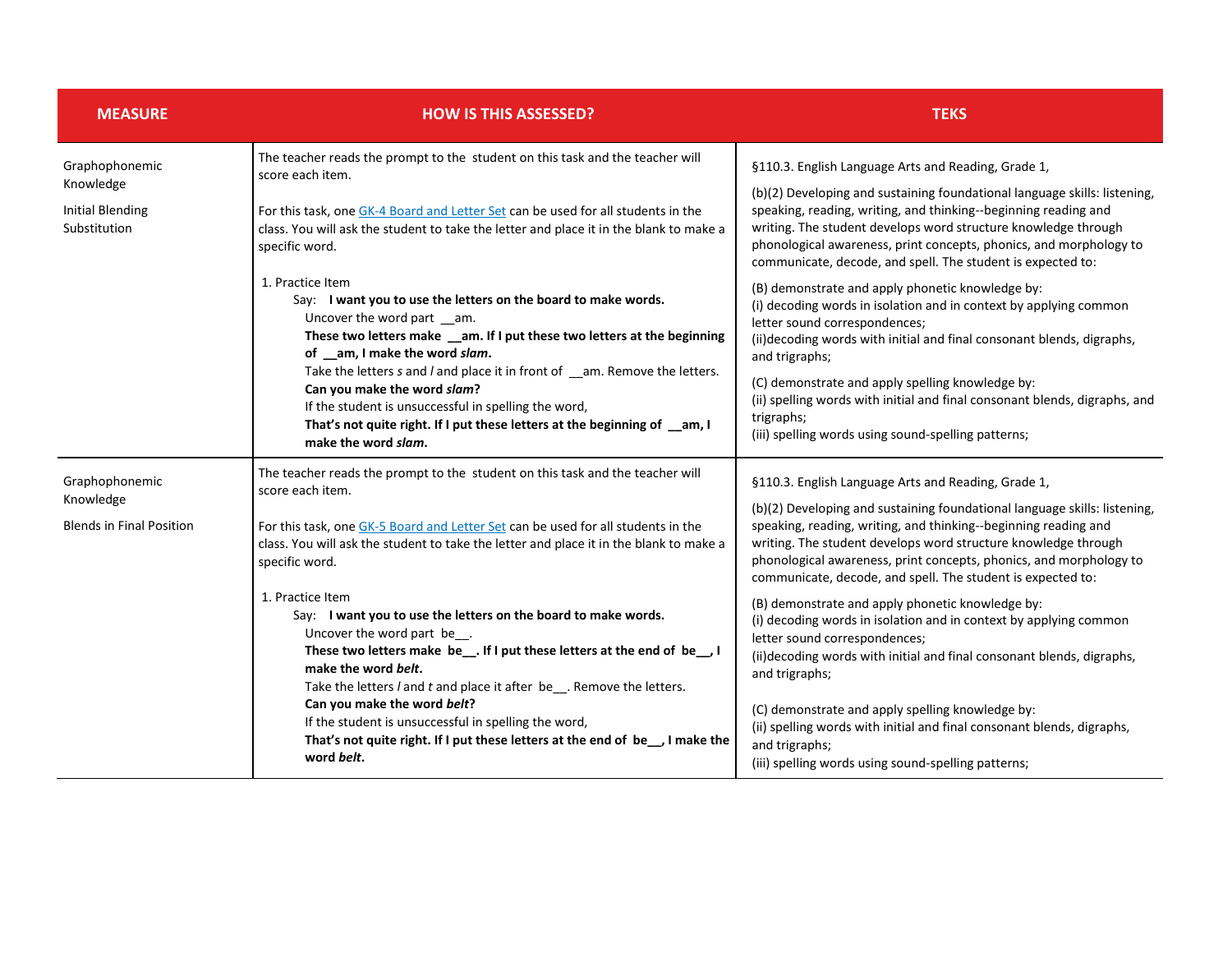| <b>MEASURE</b>         | <b>HOW IS THIS ASSESSED?</b>                                                                                                                                                                                                                                                                                                                                                                                                                                                                                                                                                                                                                                                                                                                                                                                                                                                  | <b>TEKS</b>                                                                                                                                                                                                                                                                                                                                                                                                                                                                                                                                                                                                                                                                                                                                                                                                                                   |
|------------------------|-------------------------------------------------------------------------------------------------------------------------------------------------------------------------------------------------------------------------------------------------------------------------------------------------------------------------------------------------------------------------------------------------------------------------------------------------------------------------------------------------------------------------------------------------------------------------------------------------------------------------------------------------------------------------------------------------------------------------------------------------------------------------------------------------------------------------------------------------------------------------------|-----------------------------------------------------------------------------------------------------------------------------------------------------------------------------------------------------------------------------------------------------------------------------------------------------------------------------------------------------------------------------------------------------------------------------------------------------------------------------------------------------------------------------------------------------------------------------------------------------------------------------------------------------------------------------------------------------------------------------------------------------------------------------------------------------------------------------------------------|
| Word Reading (1-4)     | The student must see the screen and the teacher will score each item.<br>On this task, the student is asked to read some words.<br>If the student pauses for longer than 3 seconds or takes longer than 3<br>seconds to sound out a word, mark it incorrect. Ask the student to read the<br>next word. Do not provide the word.<br>Say: I'm going to show you some words and I want you to read them to<br>me. If you don't know a word, it's OK. Just do the best you can.<br>A note about the Word Reading 1: If the student scores 0 on this task, the<br>teacher has the option to skip the following Word Reading tasks and<br>continue with the Reading tasks. In that case, it is recommended to exclude<br>these tasks by clicking the green squares of the skipped sections.<br>This rule only applies to Word Reading 1.                                            | §110.11. English Language Arts and Reading, Grade 1,<br>(b)(2) Developing and sustaining foundational<br>language skills: listening, speaking, reading, writing,<br>and thinking--beginning reading and writing. The<br>student develops word structure knowledge through<br>phonological awareness, print concepts, phonics, and<br>morphology to communicate, decode, and spell. The<br>student is expected to:<br>(B) demonstrate and apply phonetic knowledge by:<br>(i) decoding words in isolation and in context by<br>applying common letter sound correspondences;<br>(ii) decoding words with initial and final consonant<br>blends, digraphs, and trigraphs;<br>(iii) decoding words with closed syllables; open<br>syllables; VCe syllables; vowel teams, including vowel<br>digraphs and diphthongs; and r-controlled syllables; |
| <b>Reading Fluency</b> | If the student is unable to read three or more words in the first sentence, or<br>if the student reads at the Frustrational Level (9 or more errors), have the<br>student stop. Record the level on the Student Record Sheet. Read the story<br>to the student to obtain a Listening Comprehension score. What you say to<br>the student while testing is in bold print.<br>I'm going to ask you to read a story. The title of the story is Tut. After you<br>read it, I'll ask you a few questions. Read the story out loud to me.<br>Place the Story Booklet in front of the student. Start the stopwatch when the<br>student reads the first word. As the student reads, mark errors on the<br>Student Record Sheet.<br>Fluency Rate (words correct per minute = WCPM) Words in Story - Errors =<br>Words Correct ÷ Total Seconds x 60 = Fluency (WCPM) 76 - = $\div$ x 60 | §110.3. English Language Arts and Reading, Grade 1,<br>(b)(4) Developing and sustaining foundational language skills: listening,<br>speaking, reading, writing, and thinking--fluency. The student reads<br>grade-level text with fluency and comprehension. The student is<br>expected to use appropriate fluency (rate, accuracy, and prosody)<br>when reading grade-level text.                                                                                                                                                                                                                                                                                                                                                                                                                                                            |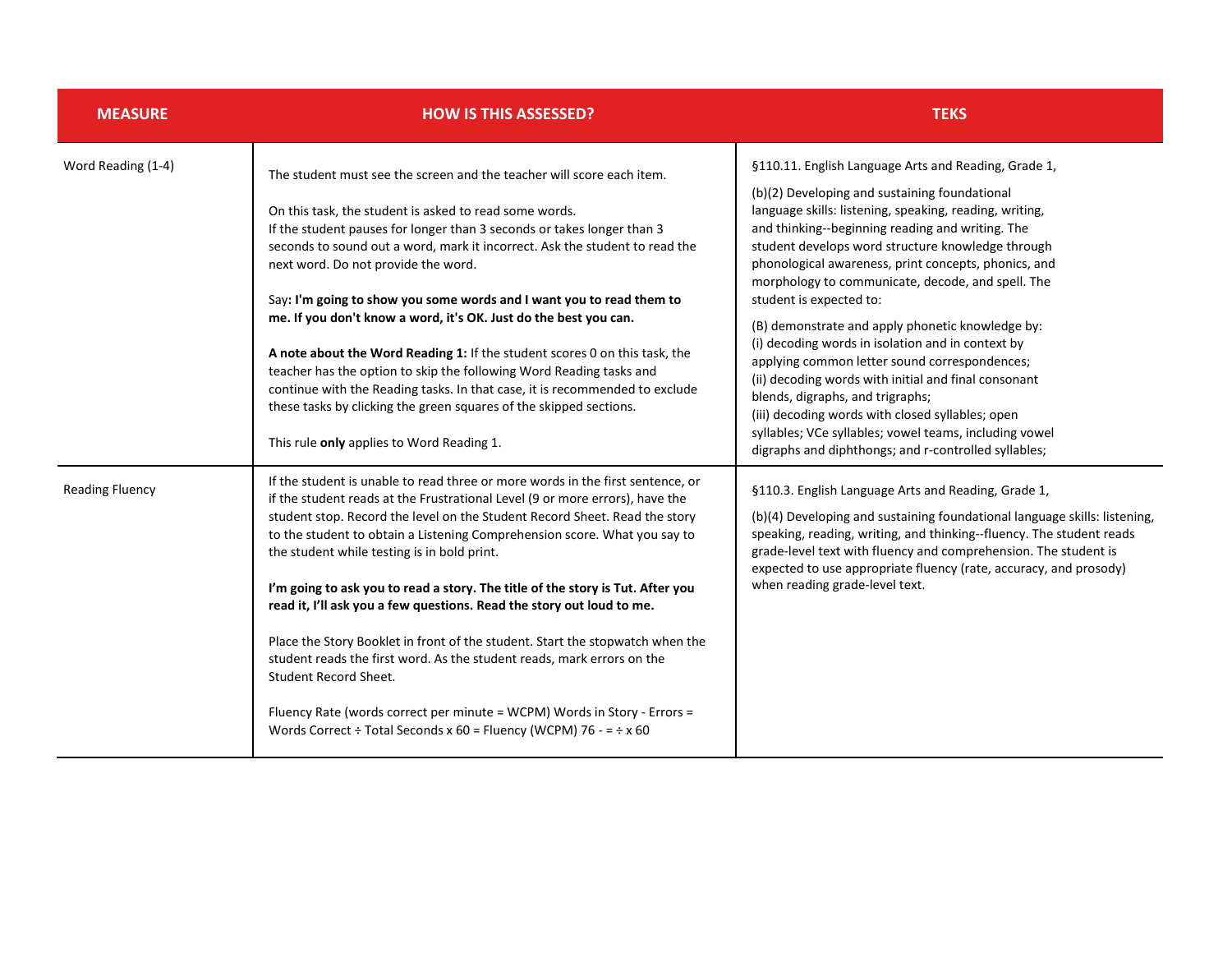| <b>MEASURE</b>          | <b>HOW IS THIS ASSESSED?</b>                                                                                                                                                                                                                                                                                                                                                                                                                                                                                                                                                                                                                                                                                            | <b>TEKS</b>                                                                                                                                                                                                                                                                                                                                                                        |
|-------------------------|-------------------------------------------------------------------------------------------------------------------------------------------------------------------------------------------------------------------------------------------------------------------------------------------------------------------------------------------------------------------------------------------------------------------------------------------------------------------------------------------------------------------------------------------------------------------------------------------------------------------------------------------------------------------------------------------------------------------------|------------------------------------------------------------------------------------------------------------------------------------------------------------------------------------------------------------------------------------------------------------------------------------------------------------------------------------------------------------------------------------|
| <b>Reading Accuracy</b> | If the student is unable to read three or more words in the first sentence, or<br>if the student reads at the Frustrational Level (9 or more errors), have the<br>student stop. Record the level on the Student Record Sheet. Read the story<br>to the student to obtain a Listening Comprehension score. What you say to<br>the student while testing is in bold print.<br>I'm going to ask you to read a story. The title of the story is Tut. After you<br>read it, I'll ask you a few questions. Read the story out loud to me.<br>Place the Story Booklet in front of the student. Start the stopwatch when the<br>student reads the first word. As the student reads, mark errors on the<br>Student Record Sheet. | §110.3. English Language Arts and Reading, Grade 1,<br>(b)(4) Developing and sustaining foundational language skills: listening,<br>speaking, reading, writing, and thinking--fluency. The student reads<br>grade-level text with fluency and comprehension. The student is<br>expected to use appropriate fluency (rate, accuracy, and prosody)<br>when reading grade-level text. |
|                         | 1. Accuracy Level Recorded Number of Errors in Box Errors Frustrational 9 or<br>more errors Instructional 5-8 errors Independent 0-4 error                                                                                                                                                                                                                                                                                                                                                                                                                                                                                                                                                                              |                                                                                                                                                                                                                                                                                                                                                                                    |
| Reading                 | This section is only for students who were able to read the entire story by<br>themselves.                                                                                                                                                                                                                                                                                                                                                                                                                                                                                                                                                                                                                              | §110.3. English Language Arts and Reading, Grade 1,                                                                                                                                                                                                                                                                                                                                |
| Comprehension           | If the student reached the Frustrational level and you read the story to him or her,<br>stop, click "Quit and Discard", and administer the next section, Listening<br>Comprehension.                                                                                                                                                                                                                                                                                                                                                                                                                                                                                                                                    | (b)(4) Developing and sustaining foundational language skills: listening,<br>speaking, reading, writing, and thinking--fluency. The student reads<br>grade-level text with fluency and comprehension. The student is<br>expected to use appropriate fluency (rate, accuracy, and prosody)<br>when reading grade-level text.                                                        |
|                         | Administer all of the Reading Comprehension questions. If the student takes 10<br>seconds or longer to answer a question, prompt the student: Remember, you can<br>look at the story.                                                                                                                                                                                                                                                                                                                                                                                                                                                                                                                                   | (b)(6) Comprehension skills: listening, speaking, reading, writing, and<br>thinking using multiple texts. The student uses metacognitive skills to<br>both develop and deepen comprehension of increasingly complex<br>texts. The student is expected to:                                                                                                                          |
|                         | If the student looks for the answer and after 10 seconds is still unable to locate it,<br>continue to the next question without comment.                                                                                                                                                                                                                                                                                                                                                                                                                                                                                                                                                                                | (F) make inferences and use evidence to support understanding with<br>adult assistance;                                                                                                                                                                                                                                                                                            |
|                         | After each question, sample answers are provided. It's not necessary for the<br>student to give an answer that matches one of the sample answers. Rely on your                                                                                                                                                                                                                                                                                                                                                                                                                                                                                                                                                          | (G) evaluate details to determine what is most important with adult<br>assistance;                                                                                                                                                                                                                                                                                                 |
|                         | professional judgment in scoring responses as correct or incorrect.<br>* 1. This section is only for the students who read the entire story on their own.                                                                                                                                                                                                                                                                                                                                                                                                                                                                                                                                                               | (H) synthesize information to create new understanding with adult<br>assistance; and                                                                                                                                                                                                                                                                                               |
|                         | If YOU read the story to the student, stop, click "Quit and Discard" and administer<br>the Listening Comprehension task.                                                                                                                                                                                                                                                                                                                                                                                                                                                                                                                                                                                                | (I) monitor comprehension and make adjustments such as re-reading,<br>using background knowledge, checking for visual cues, and asking<br>questions when understanding breaks down.                                                                                                                                                                                                |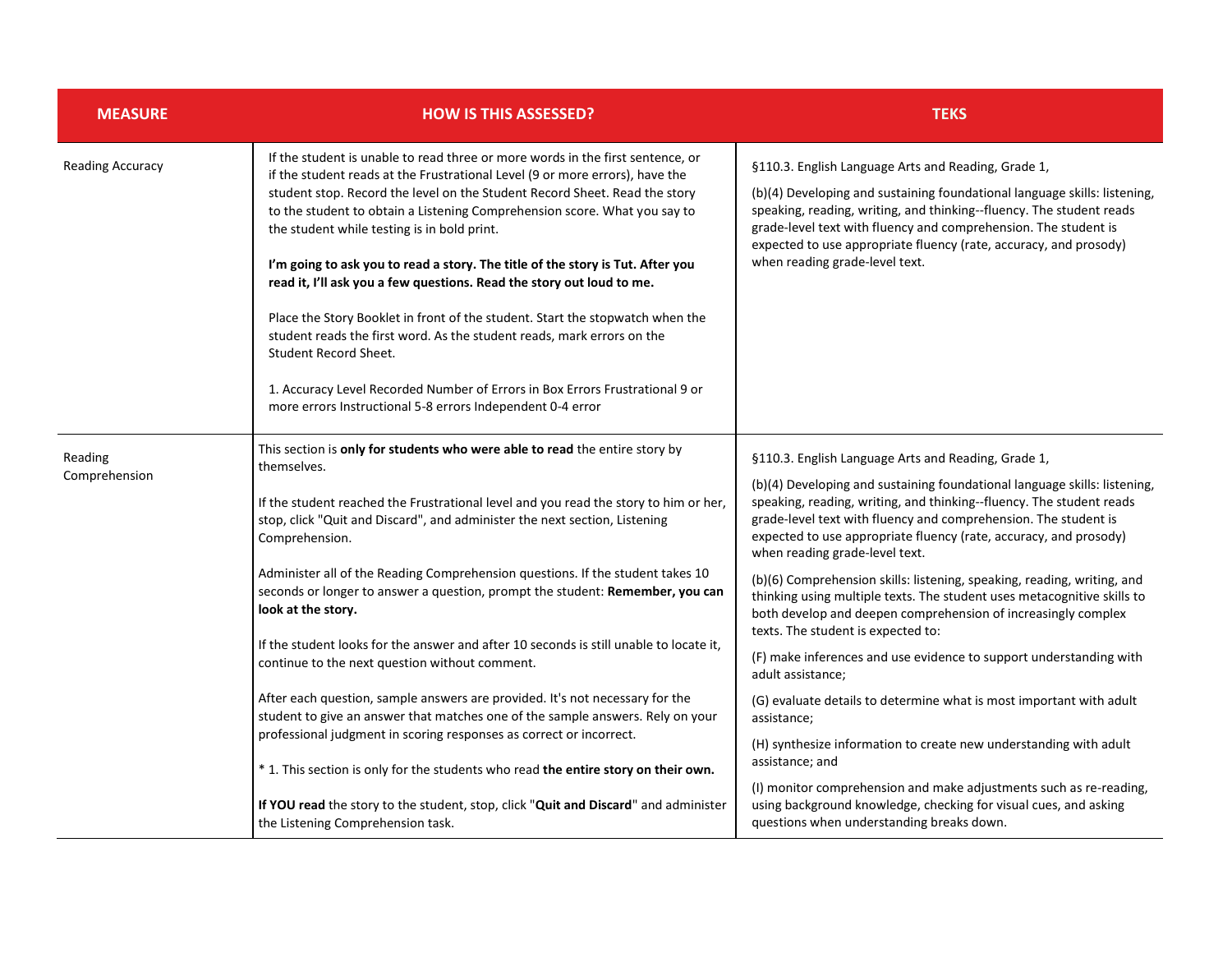| <b>MEASURE</b>             | <b>HOW IS THIS ASSESSED?</b>                                                                                                                                                                                                                                                                                                                                                                                                                                                                                                                                                                                                                                                                                                                                                                                                                                           | <b>TEKS</b>                                                                                                                                                                                                                                                                                                                                                                                                                                                                                                                                                                                                                                                                                                                                                                                                                                                                                                                                                                                                                                                                                                     |
|----------------------------|------------------------------------------------------------------------------------------------------------------------------------------------------------------------------------------------------------------------------------------------------------------------------------------------------------------------------------------------------------------------------------------------------------------------------------------------------------------------------------------------------------------------------------------------------------------------------------------------------------------------------------------------------------------------------------------------------------------------------------------------------------------------------------------------------------------------------------------------------------------------|-----------------------------------------------------------------------------------------------------------------------------------------------------------------------------------------------------------------------------------------------------------------------------------------------------------------------------------------------------------------------------------------------------------------------------------------------------------------------------------------------------------------------------------------------------------------------------------------------------------------------------------------------------------------------------------------------------------------------------------------------------------------------------------------------------------------------------------------------------------------------------------------------------------------------------------------------------------------------------------------------------------------------------------------------------------------------------------------------------------------|
|                            |                                                                                                                                                                                                                                                                                                                                                                                                                                                                                                                                                                                                                                                                                                                                                                                                                                                                        | (b)(7) Response skills: listening, speaking, reading, writing, and thinking<br>using multiple texts. The student responds to an increasingly<br>challenging variety of sources that are read, heard, or viewed. The<br>student is expected to:<br>(C) use text evidence to support an appropriate response;                                                                                                                                                                                                                                                                                                                                                                                                                                                                                                                                                                                                                                                                                                                                                                                                     |
| Listening<br>Comprehension | This optional section is only for students who were unable to read the entire<br>story and when you read the story to them.<br>If the student was able to read the story by themselves, stop, click "Quit and<br>Discard", and administer the previous section, Reading Comprehension.<br>Administer all of the Listening Comprehension questions. If the student takes 10<br>seconds or longer to answer a question, prompt the student: Remember, you can<br>look at the story.<br>If the student looks for the answer and after 10 seconds is still unable to locate it,<br>continue to the next question without comment.<br>After each question, sample answers are provided. It's not necessary for the<br>student to give an answer that matches one of the sample answers. Rely on your<br>professional judgment in scoring responses as correct or incorrect. | §110.3. English Language Arts and Reading, Grade 1,<br>(b)(4) Developing and sustaining foundational language skills: listening,<br>speaking, reading, writing, and thinking--fluency. The student reads<br>grade-level text with fluency and comprehension. The student is<br>expected to use appropriate fluency (rate, accuracy, and prosody)<br>when reading grade-level text.<br>(b)(6) Comprehension skills: listening, speaking, reading, writing, and<br>thinking using multiple texts. The student uses metacognitive skills to<br>both develop and deepen comprehension of increasingly complex<br>texts. The student is expected to:<br>(F) make inferences and use evidence to support understanding with<br>adult assistance;<br>(G) evaluate details to determine what is most important with adult<br>assistance;<br>(H) synthesize information to create new understanding with adult<br>assistance; and<br>(I) monitor comprehension and make adjustments such as re-reading,<br>using background knowledge, checking for visual cues, and asking<br>questions when understanding breaks down. |